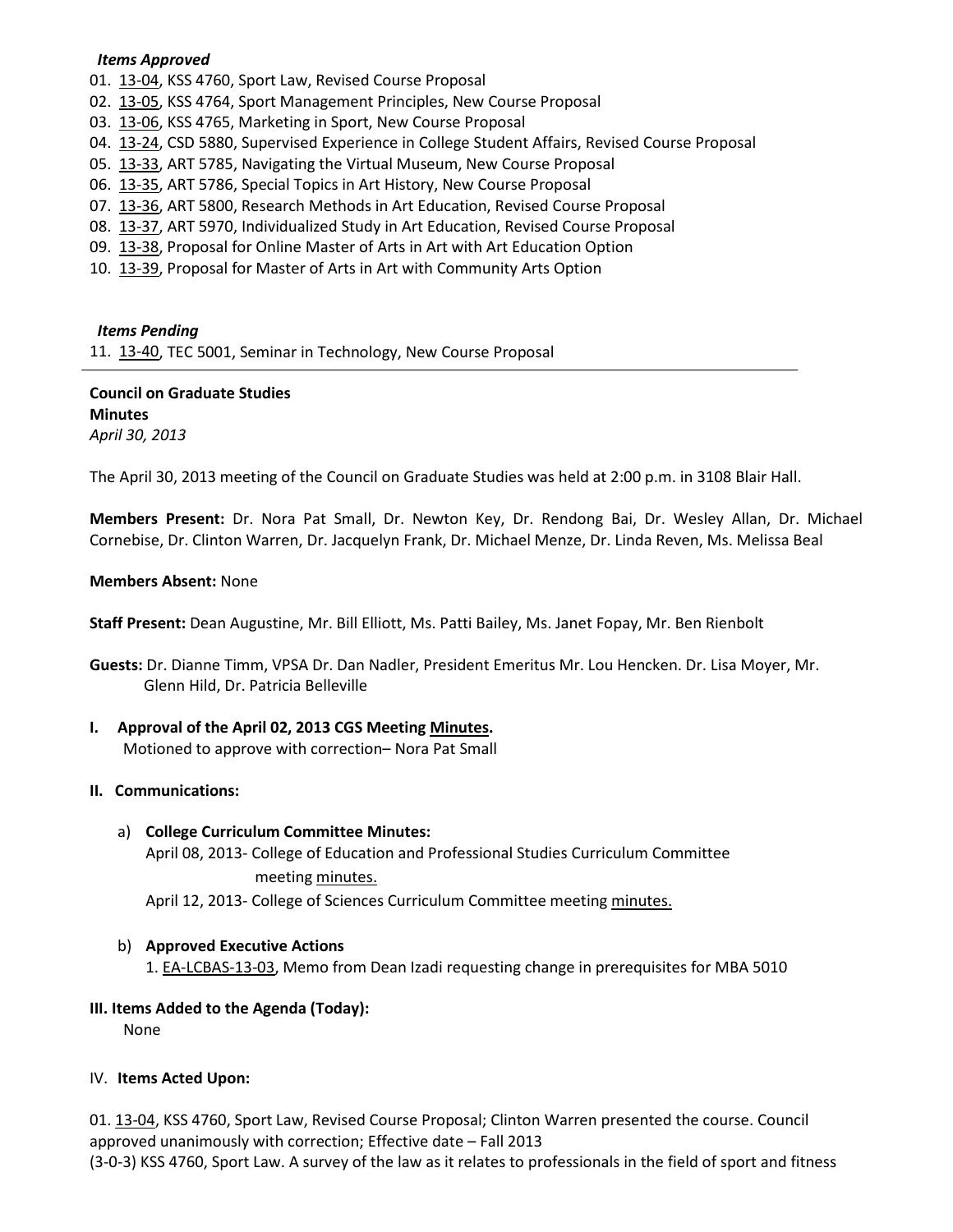management. Pertinent concepts and legal constraints including liability, negligence, and tort related to employment in various professional positions in the sport industry.

## Prerequisite(s): KSS 2761

02. [13-05,](http://castle.eiu.edu/~eiucgs/currentagendaitems/agenda13-05.pdf) KSS 4764, Sport Management Principles, New Course Proposal; Clinton Warren presented the course. Council approved unanimously with correction; Effective date – Fall 2013; (3-0-3) KSS 4764, Sport Management Principles. Examination and analysis of how the essential management functions of planning, organizing, leading, and controlling are applied in the sport industry environment.

Prerequisite(s): KSS 2761

03. [13-06,](http://castle.eiu.edu/~eiucgs/currentagendaitems/agenda13-06.pdf) KSS 4765, Marketing in Sport, New Course Proposal; Clinton Warren presented the course. Council approved unanimously with correction; Effective date – Fall 2013;

(3-0-3) KSS 4765, Marketing in Sport, An analysis of fundamental theories and issues in sport marketing, grounded in traditional marketing principles. This course focuses on the unique application of the marketing mix to sporting events, including the conceptualization of sport fan identity and attachment, sport sponsorship relationships, and participative sport involvement.

## Prerequisite(s): KSS 2761

04. [13-24,](http://castle.eiu.edu/~eiucgs/currentagendaitems/agenda13-24.pdf) CSD 5880, Supervised Experience in College Student Affairs, Revised Course Proposal; Richard Roberts presented the course. Council approved unanimously via electronic vote; Effective date – Summer 2013;

(3-0-3) CSD 5880, Supervised Experience in College Student Affairs. This course is designed to provide graduate students in college student affairs with practical working experience in which they work in an area of student affairs. Students will be supervised by a professional working in an area of student affairs along with the course instructor. Through course assignments, discussions, and interactions with professionals in the field students will become familiar with the functions of various careers in college student affairs.

05. [13-33,](http://castle.eiu.edu/~eiucgs/currentagendaitems/agenda13-33.pdf) ART 5785, Navigating the Virtual Museum, New Course Proposal; Glenn Hild presented the course. Council approved unanimously; Effective date – Summer 2014;

(3-0-3) ART 5785, Navigating the Virtual Museum. This course investigates within the context of museum history and theory how art museums have used online technologies and software to create virtual museums that have enhanced and transformed their traditional roles as educational repositories and exhibition spaces, as well as altered the public's access to and interaction with artworks.

06. [13-35,](http://castle.eiu.edu/~eiucgs/currentagendaitems/agenda13-35.pdf) ART 5786, Special Topics in Art History, New Course Proposal; Glenn Hild presented the course. Council approved unanimously; Effective date – Summer 2014;

(3-0-3) ART 5786, Special Topics in Art History. Rotating special topics in art history, theory, and criticism.

Michael Menze out at 2:46 pm

07. [13-36,](http://castle.eiu.edu/~eiucgs/currentagendaitems/agenda13-36.pdf) ART 5800, Research Methods in Art Education, Revised Course Proposal; Glenn Hild presented the course. Council approved unanimously; Effective date – Fall 2014;

(3-0-3) ART 5800, Research Methods in Art Education.

This course presents students with research methods commonly found in the field of art education. Topics for discussion include: the history of research in art and art education, traditional and current research methods including applied and basic research, and techniques for conducting and writing research.

2